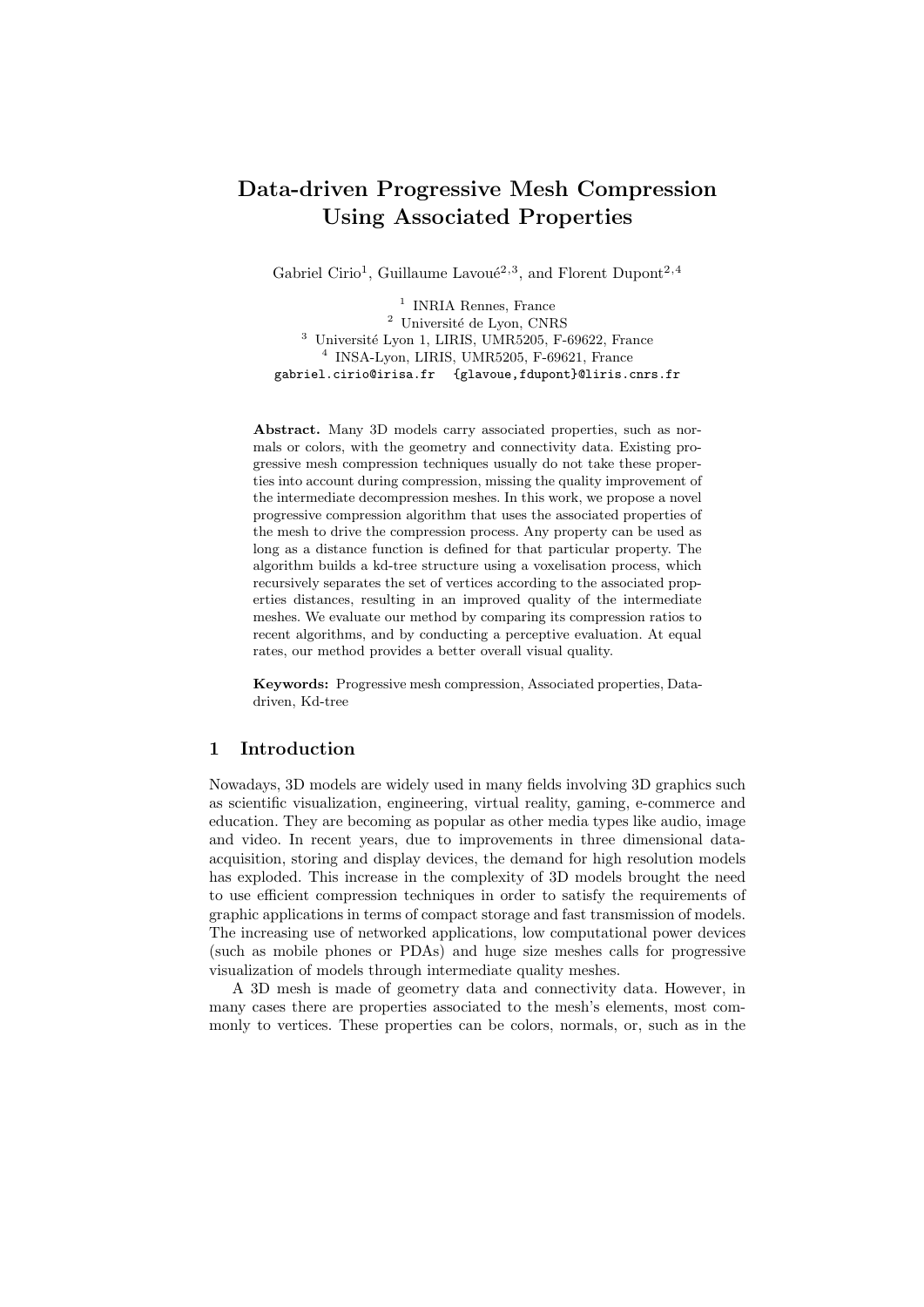case of scientific visualization, density or temperature values. Most recent mesh compression algorithms focus only on geometry and connectivity data compression. However, property data can be as large or even larger in size than geometry and connectivity data together, hence dedicated compression algorithms could greatly improve coding efficiency. Moreover, existing techniques are driven by geometry or connectivity, meaning that only the geometry or the connectivity is taken into account to optimize the compression, while associated properties play a secondary role.

In this work, we describe a framework that takes into account vertex-bound associated properties for the driving of the compression (the technique is therefore called data-driven), and that compresses the associated properties together with the geometry and the connectivity data. We believe that a compression process driven by the associated properties will deliver better results in terms of visual quality during decompression, particularly for meshes where geometry and topology play a secondary role compared to associated properties, such as with many scientific visualization models.

In the next section, we survey the existing techniques for progressive mesh compression and associated properties compression, and we describe the few algorithms that take into account associated properties for data-driving. In section 3 we present our algorithm for data-driven compression. In section 4 we compare our results with recent techniques and present a perceptive evaluation of the quality of the compressed meshes, before concluding.

## 2 Related Work

## 2.1 Progressive Mesh Compression

In this section, we briefly describe the different existing approaches for progressive mesh compression. For a more comprehensive review, we refer the reader to [3] and [19].

Connectivity-based approaches first process connectivity data, with the vertices positions playing a secondary role. Hoppe [12] reported the first technique, where he simplifies the mesh by performing a sequence of edge collapses. Later techniques focused on improving the compression ratio through implicit indexing [17], through vertex decimation techniques [9] [2], or by extending single-rate methods to achieve progressivity [23] [4].

More recent research has focused on geometry-based approaches, achieving higher compression ratios. Gandoin and Devillers [11] proposed a kd-tree space subdivision technique, where they recursively subdivide the space in two cells and encode the number of vertices contained in one of the child cells. The geometry compression relies on the bit sharing property, since grouping vertices in a common cell makes them share the first high-level bits of their positions. Peng and Kuo [20] improve the technique by using an octree subdivision and efficient prediction schemes, but at the cost of restricting the algorithm to triangular meshes only. bordignon et al. [6] extend [11] algorithm by using a BSP-tree,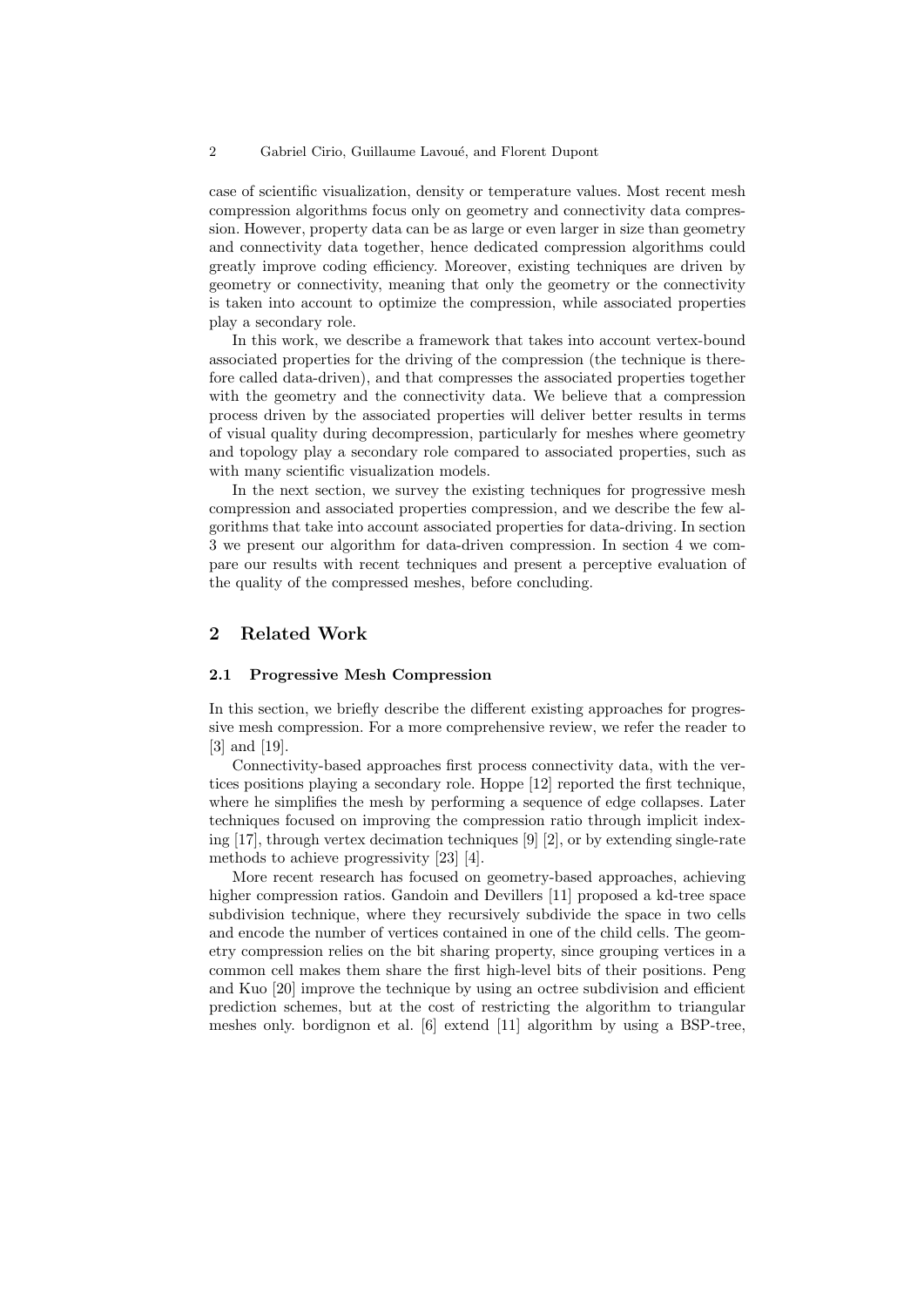in order to obtain child cells with the same number of vertices and therefore maximise the bit sharing property.

Other apporaches for progressive mesh compression techniques exist, but are not well suited for our requirements. Spectral coding [14] does not allow a local control of the compression algorithm, making it inappropriate for data driving. Wavelet based compression [16] [15] requires special mesh properties, such as regularity or piecewise regularity, and often a remeshing pre-processing step. Since many applications cannot afford these constraints, we do not consider these techniques in our work.

#### 2.2 Property compression

The compression of mesh associated properties plays a secondary role in recent compression schemes. However, mesh properties can often be of greater size than other mesh components: if we consider a color 3 floating-point value property attached to vertices, both geometry and color data are equally important in size. Here, we survey existing techniques that deal with the progressive compression of these associated properties.

Many algorithms on progressive compression of associated properties can be found in the area of progressive compression of point clouds. Waschbusch et al. [24], while recursively contracting pairs of neighboring vertices in point-clouds, also contract their YUV color data. They encode the color of the resulting point by delta coding with one of the contracted points. The same method is applied for the coding of normals, using the normal's spherical coordinates. Huang et al. [13], with their octree-based geometry compression data structure, further improve properties compression ratios by using progressive normal quantization technique based on [22] and improved in [7]. The normal unit sphere, first represented by an octahedron, is subdivided along the mesh, and each normal of the intermediate mesh is mapped to a facet of the subdivided octahedron, which leads to a progressive increase in precision. The normal of a cell is the average of the normals of the vertices inside the cell. For color compression, they use an optimized custom color frame and adaptive quantization. Each component is encoded through delta coding.

Some research has focused on the compression of a single property, like the progressive compression of normals from Bass and Been [5]. Their algorithm can be applied in many progressive compression techniques. They use the recursive subdivision of cones to progressively represent the normals. The coarsest normals have an attached cone containing the normal. The initial cone is then subdivided into 7 cones set up in a way that minimizes overlapping while covering the entire parent cone. The refined normals fall into one of the 7 sub-cones, and the process is repeated recursively until the highest precision is reached.

#### 2.3 Data-driven compression

Little research has been conducted to exploit associated property data to drive the compression of the geometry, in order to achieve a higher quality of the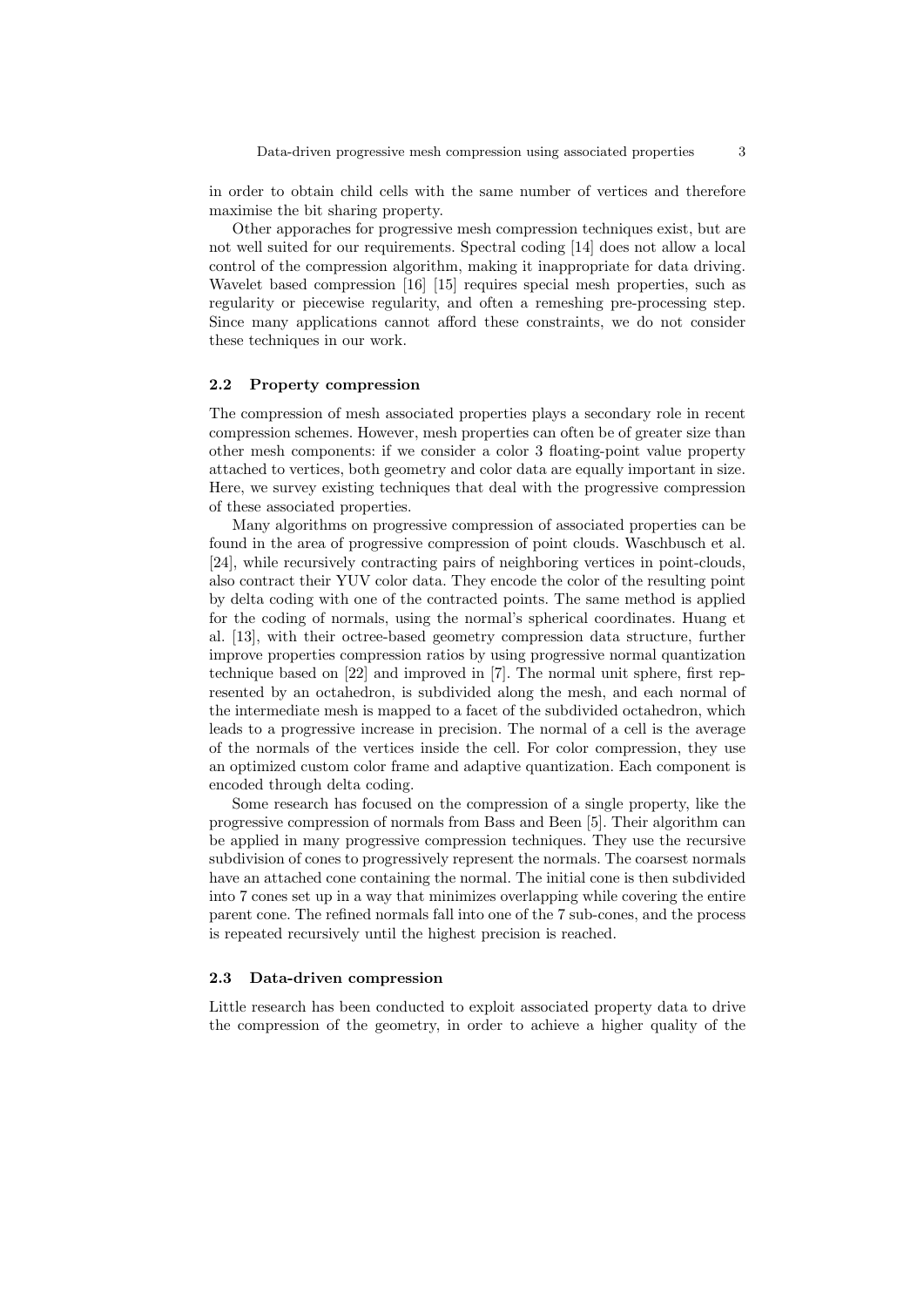intermediate meshes. The aim has been improving the compression ratios and not necessarily the decompression quality. To the best of our knowledge, there are few papers which make the first steps into data-driven progressive mesh compression.

Peng et al. [18] recursively split the initial set of vertices of the mesh into several child sets, through the use of a distance metric applied on the geometry data and the normal property data. However, no compression ratio is given. Waschbusch et al. [24], as previously mentioned, recursively contract pairs of neighboring points. In order to decide which pairs will be contracted, and in order to obtain the best set of pairs, they solve a minimum weight perfect matching graph problem. The weight of each edge of the graph is the sum of the distance between the two vertices for each associated property, together with their Euclidean distance. Each distance is given by a distance function that returns the difference between two instances of the same property. In the examples given, they use the normals as driving associated property, and the distance between two normals is the cosine of their enclosing angle. By taking into account normal data, both techniques lead to an increased quality of the intermediate levels of detail.

These algorithms show an initial concern for data-driving the progressive compression of meshes. However, they do not provide a generic approach for any kind of property or they exploit these properties in a limited way. Inspired from [24] distance functions and based on [11] kd-tree compression technique, we propose a framework for the data-driven progressive compression of arbitrary meshes.

# 3 Our Data-driven Framework

The space subdivision techniques [11] [20] [6], while achieving high compression ratios, use data structures that allow a certain flexibility in the splitting of a cell: the position of the cutting plane. Our algorithm exploits this degree of freedom by choosing, similarly to the BSP-tree algorithm from [6], the position of the cutting plane for each cell subdivision. The position is selected according to a set of variables which are, in our work, the associated properties. Due to the orthogonality constraint in the kd-tree cutting planes, a kd-tree structure is cheaper to code than a BSP-tree. We chose the kd-tree over the BSP-tree in a trade-off between degrees of freedom and data overhead, and over the octree for flexibility reasons, since the octree requires cutting along each dimension iteratively, while the kd-tree allows two or more consecutive cuts along the same dimension.

The kd-tree structure is built by recursively splitting the cells in two, starting at the bounding box of the mesh. The data-driven splitting algorithm, the main contribution of our work, is described in section 3.1. Then, in a bottom to top pass, connectivity data is updated as described in [11]. During the same pass, the associated properties data are also updated, with each property of the parent cell being the average of the corresponding properties of the child cells. The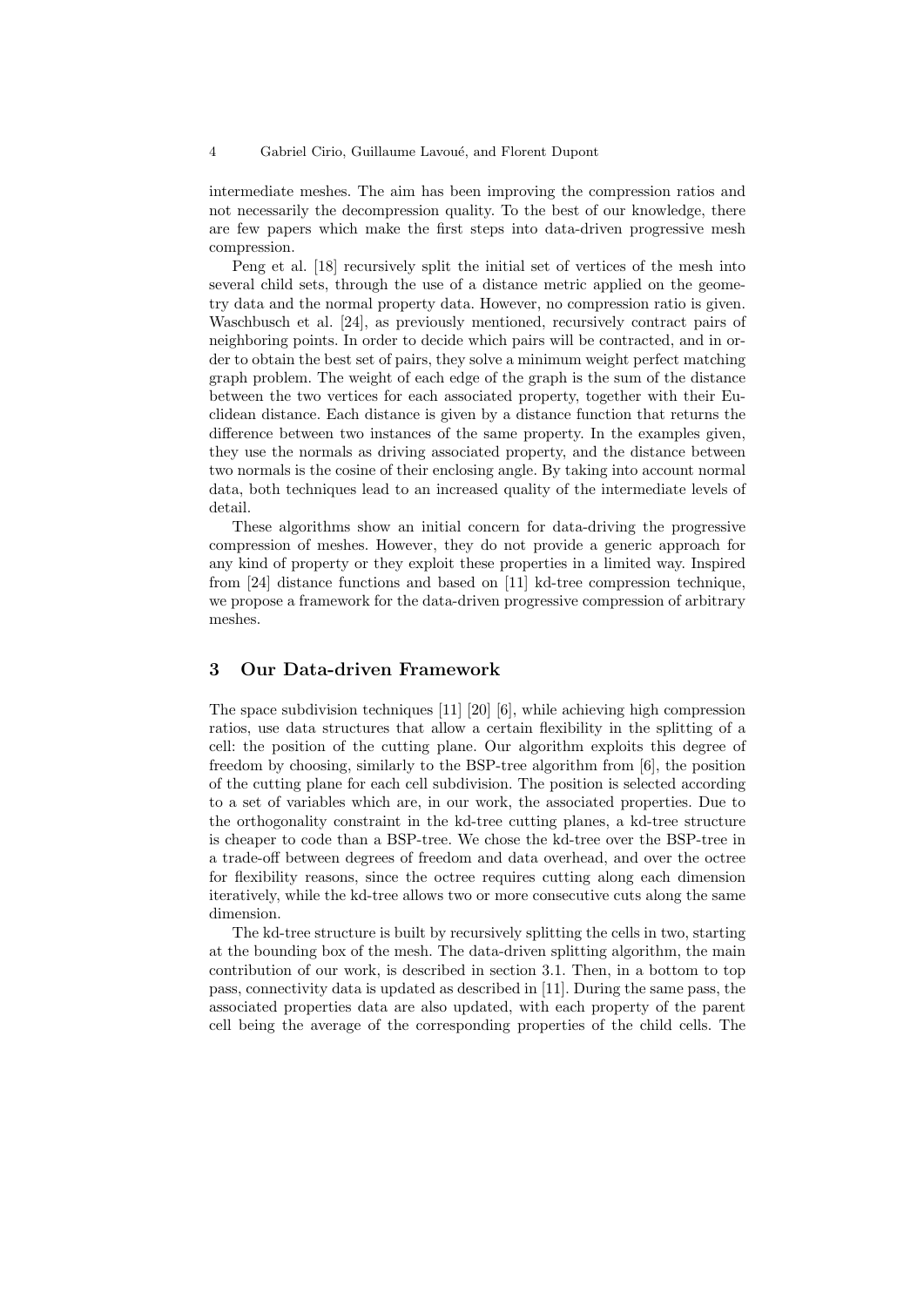property average is computed through an average function associated to each property type, as described in section 3.2. In a third pass, from top to bottom, the data is encoded. Along with the geometry and connectivity data enconding achieved in [11], we encode the cutting plane as described in section 3.3. The associated properties data are encoded using delta encoding.

## 3.1 Data-driven cell splitting

At each cell split we want to subdivide a set of vertices into two sets through a plane orthogonal to an axis of the reference frame. We define a discrete set of equidistant planes orthogonal to each dimension of the cell, and we compute a saliency value for each of them. The saliency value represents the overall average weighted distance between the properties associated to the vertices on each side of the plane. We pick the plane with the highest saliency value.

Local Voxelisation The splitting process is represented in Figure 1 for a 2D cell. We first voxelise the entire cell as a pre-processing step. The boundaries of the voxels are defined by the discrete set of planes for the cell, as detailed in section 3.1. The properties of the vertices inside each voxel are averaged so that each voxel is represented by only one instance of each property. Then, for each plane, each voxel in the plane neighborhood is evaluated with its symmetric voxel with respect to the plane, hence computing the distance of every property for every pair of voxels. The saliency value s of a plane is given by the average of the distance values  $d_{i,p_j}$  for P properties  $p_0$  to  $p_P$  of the N voxels on each side of its neighborhood:

$$
s = \frac{1}{P} \sum_{j=0}^{P} \left(\frac{1}{N} \sum_{i=0}^{N} d_{i,p_j}\right)
$$
 (1)

This technique allows a local analysis of data, which leads to a local vertex segmentation driven by the associated properties. The plane with the highest saliency value is the one that captures the most visible property difference according to the distance criterion. Figure 2 compares the first two cuts of the data-driven and the non data-driven compression of an example model with a simple color distribution.

Adaptive Precision When a cell is voxelised, the number of planes of the discrete set on each dimension defines the number of voxels in the cell. The size of a voxel and the efficiency of the split are directly related to the number of planes. This number is computed for each cell, and for each dimension, following 2 criteria:

The cell size. For a constant number of planes, the bigger the cell the larger the separation between planes, and hence the lower the accuracy of the split.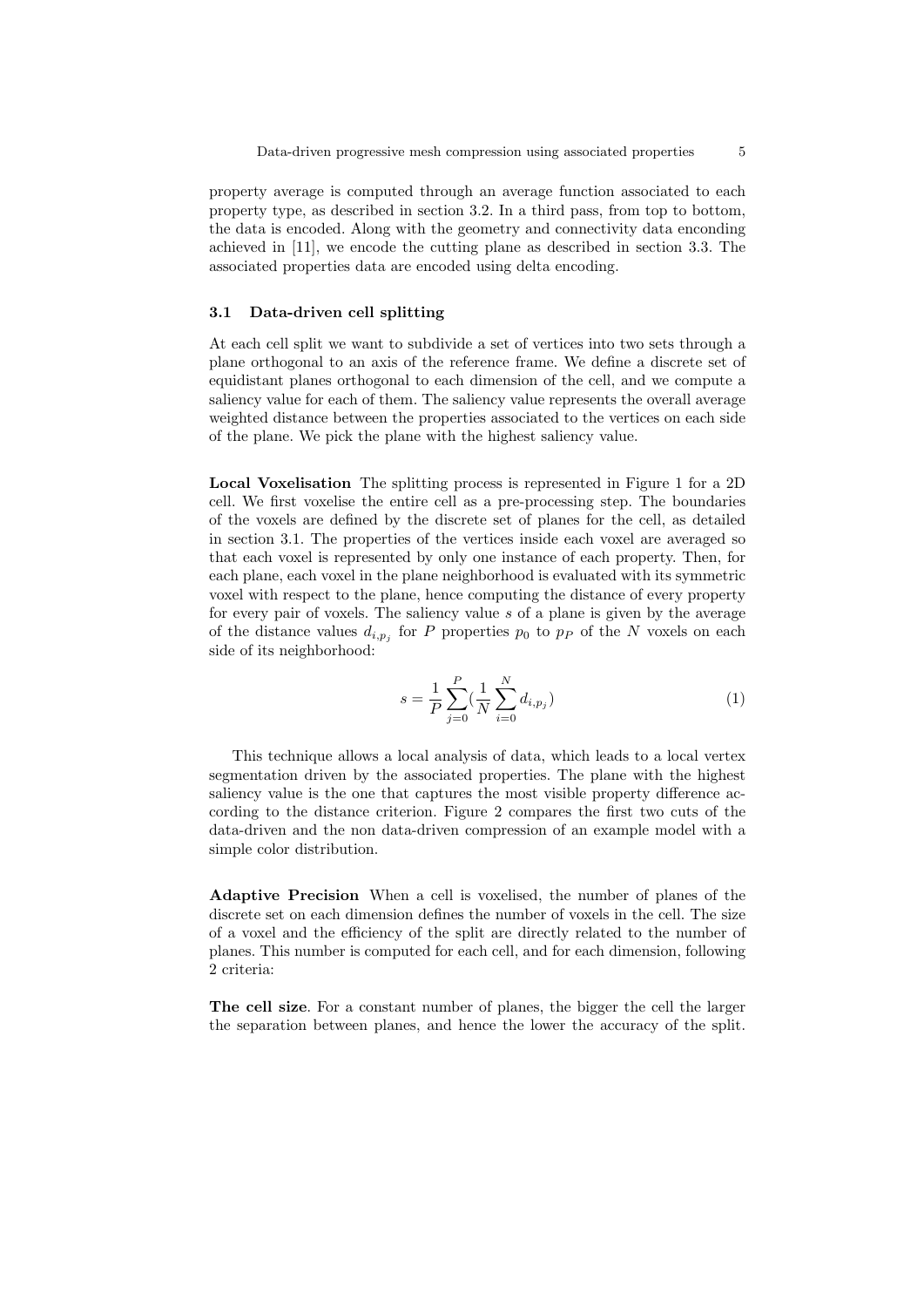

Fig. 1. The cell (a) is voxelised (b) according to the discrete planes, and each voxel averages the properties of the vertices it contains. The algorithm iterates through the discrete planes  $( (c), (d), (e), (f) )$ , computing the property distances for every pair of symmetric voxels. The saliency value of the plane is the weighted average of the average property distances. The plane with the highest saliency value is selected  $(g)$ , and the cell is split according to the selected plane (h).



Fig. 2. Illustration of the first two cuts (4 cells) of a simple model for the non datadriven (left) and the data-driven (right) versions of the algorithm. The non data-driven cuts subdvide the parent cell into 2 equal children cells, while the data-driven cuts follow the color borders.

A bigger cell requires a larger discrete set of planes. If  $l_c$  is the length of the longest side of a cell  $C$  and  $l_{bb}$  is the length of the corresponding side of the mesh bounding box, the size criterion S is given by  $S = \frac{l_c}{l_{bb}}$ .

The number of vertices of the cell. The higher the number of vertices in a cell, the larger the number of planes should be in order to accurately separate the set of vertices in two. Hence, we need to quantize the surplus or the lack of vertices for a given cell volume. For that, we normalize the number of vertices with the expected number of vertices of the cell, which is the number of vertices the cell would have if the vertices were homogeneously distributed inside the bounding box. If  $V_c$  is the volume of C,  $V_{bb}$  is the volume of the bounding box,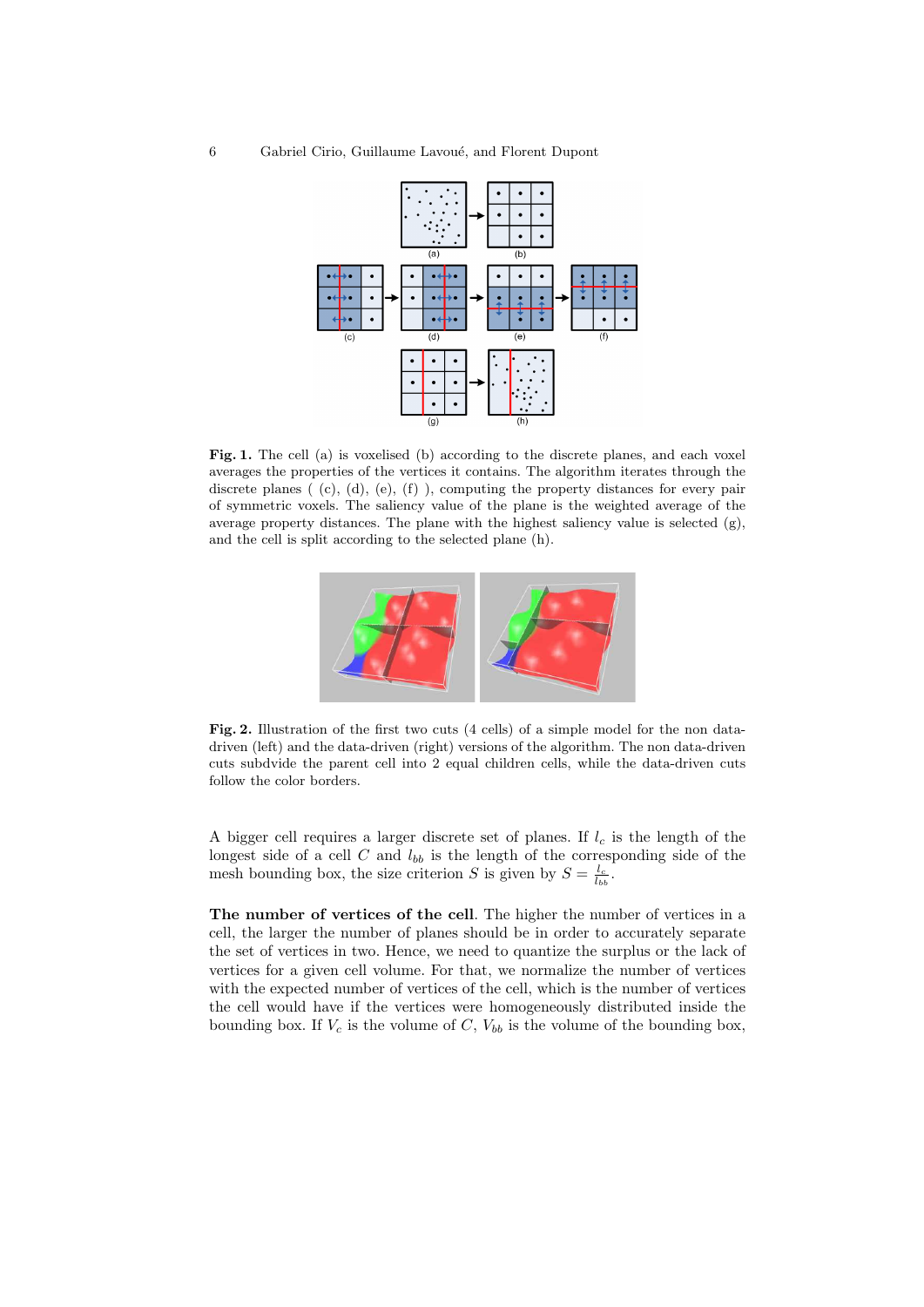$P_c$  is the number of vertices of C and  $P_{bb}$  is the total number of vertices, the ratio criteron R is given by  $R = \frac{P_c * V_{bb}}{V_c * P_{bb}}$ .

The number of discrete planes  $N_c$  of a cell C is therefore given by the following formula:

$$
N_c=N_{max}*S^\alpha*R^\beta
$$

where  $N_{max}$  is the maximum number of planes set by the user. We choose  $\alpha = \beta = \frac{1}{2}$  to obtain a stagnating behavior of  $N_c$ .  $N_c$  is bounded by 1 and  $N_{max}$  in order to avoid particular cases of extreme out-of-range values.

Special Cases Some special cases deserve special attention and fall back to a different subdivision algorithm: the middle cut. The middle cut of a cell is the cut closest to the center of the cell, along the dimension with the largest cell size. This cut is not data-driven. The method falls back to this cut when a data-driven cut is not justified or not necessary. A cut through the middle of the cell is then a good compromise, since it usually does not need to be encoded, as we will see in the next section.

These special cases occur when either:

- the saliency value of the selected discrete plane is lower than a minimum threshold. The algorithm falls back to the middle cut since no discrete plane is good enough.
- the number of discrete planes on each dimension of the cell is equal to 1. The voxelisation of the cell produces a single voxel, and no cutting plane can be chosen with this technique.
- the number of vertices inside the cell is equal to one. Although we could select the cutting plane closest to the vertex in order to give the non-empty child cell a higher precision, the cost of coding the cutting plane will be superior to letting a series of middle cuts increase the precision by dichotomy.

## 3.2 Distance and average functions

For each associated property, we need to define a distance and an average function. The distance function is used in the subdivision process, while the average function is used in the encoding process.

Distance function The distance function compares two instances of a property and returns a positive value representing a difference between them. It is used in Equation 1 to compute the plane saliency. For the color property, we can define the distance between two colors as their Euclidean distance in the Luv space, as proposed in [24]. The Luv space is better suited for human perception of colors than the RGB space, since distances between colors in the Luv space are closer to distances perceived by a human eye than their corresponding RGB space distances. Moreover, the Luv space decorrelates color information redundant in the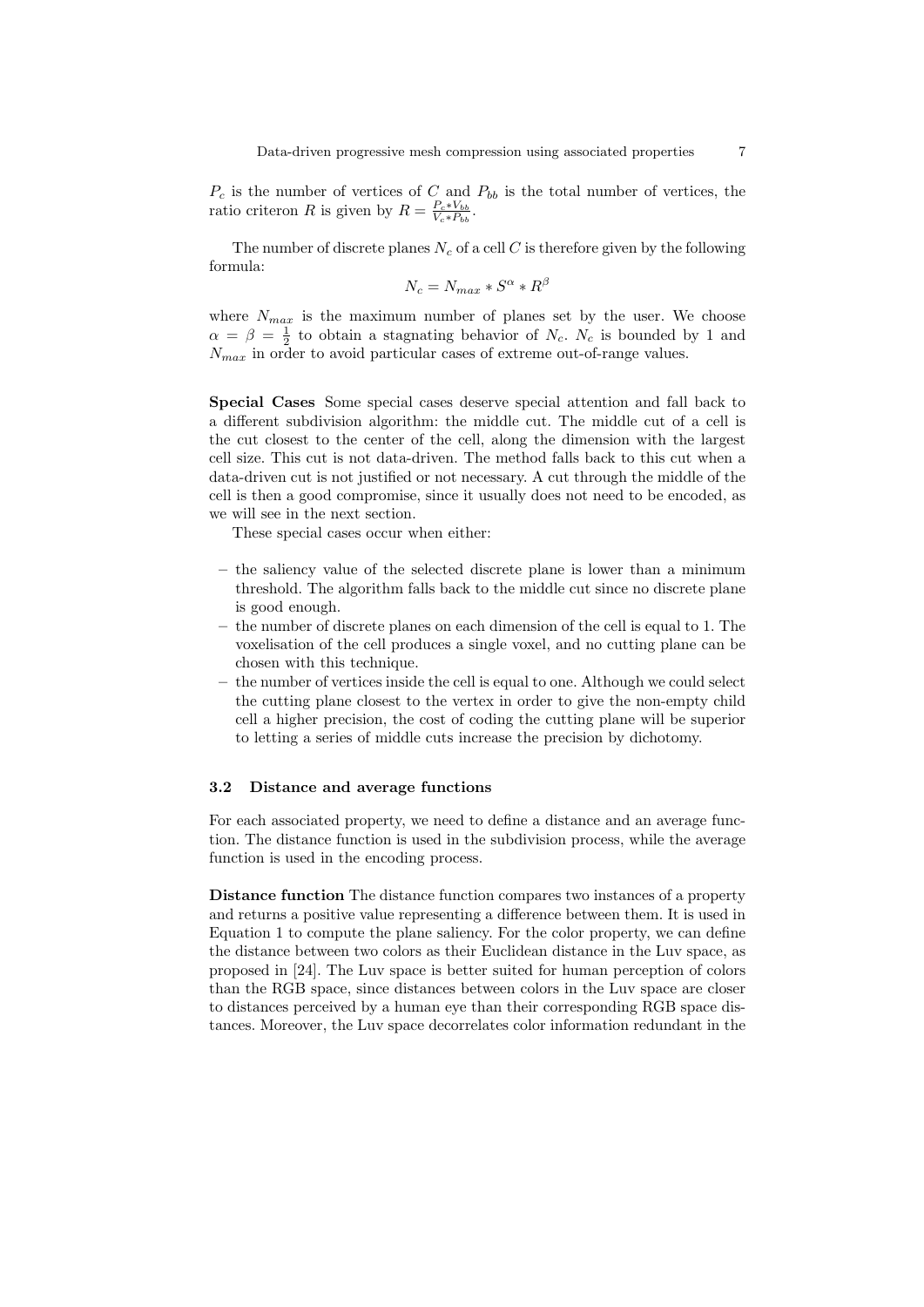RGB space, which improves coding efficiency.

Average function The average function should return a property instance that closely represents both input instances. For the color property, an appropriate average function is the 3-tuple of the averages of each Luv space component.

## 3.3 Plane Coding

Two extra values need to be encoded for each non-empty cell in order to recover the cutting planes during the decompression process: the dimension to which the cutting plane is orthogonal to, and the index of the cutting plane among the discrete set of planes of that dimension of the cell. The dimension is arithmetically encoded, using the parent and the grand-parent cutting planes dimension as context. This reduces the cost of coding the dimension by around 60%. Since the number of discrete planes  $N_c$  is cell dependent and can be computed at decompression time, the index of the cutting plane is arithmetically encoded with  $N_c$  as context.

The middle cuts usually do not need to be encoded, since the middle of the cell and the dimension of its largest side can be computed at decompression time. However, for the special case where the saliency value of the plane is lower than the minimum threshold, the plane data does need to be encoded since saliency values are not known during decompression.

## 4 Results

In the following section we quantitatively and qualitatively evaluate the compression ratios and decompression qualities of sets of colored meshes. We use the color mesh property to drive the compression process with the color distance and average functions previously described.

We quantitatively evaluate the geometric quality of the intermediate levels of detail of several 3D models using the METRO [8] rate/distortion evaluation tool. However, this geometric distance does not reflect the perceptual visual quality of the meshes, which depends in part on the color property. Therefore, we also carried perceptive evaluations through subjective experiments with human subjects (experts and non experts) in order to compare the results of our algorithm with its non data-driven version. The non data-driven version splits cells at their center, as in [11].

A first set of colored meshes was chosen among the original meshes of the Princeton Shape Benchmark repository [21]. We selected a set of 8 heterogeneous models that we used throughout our quantitative tests and subjective experiments. Some of the models are shown in Figure 3. The number of vertices ranged from 4000 to 17000.

A second set of 8 colored meshes was provided by EDF R&D (Energie de France Research and Development) division. The meshes are examples of CAD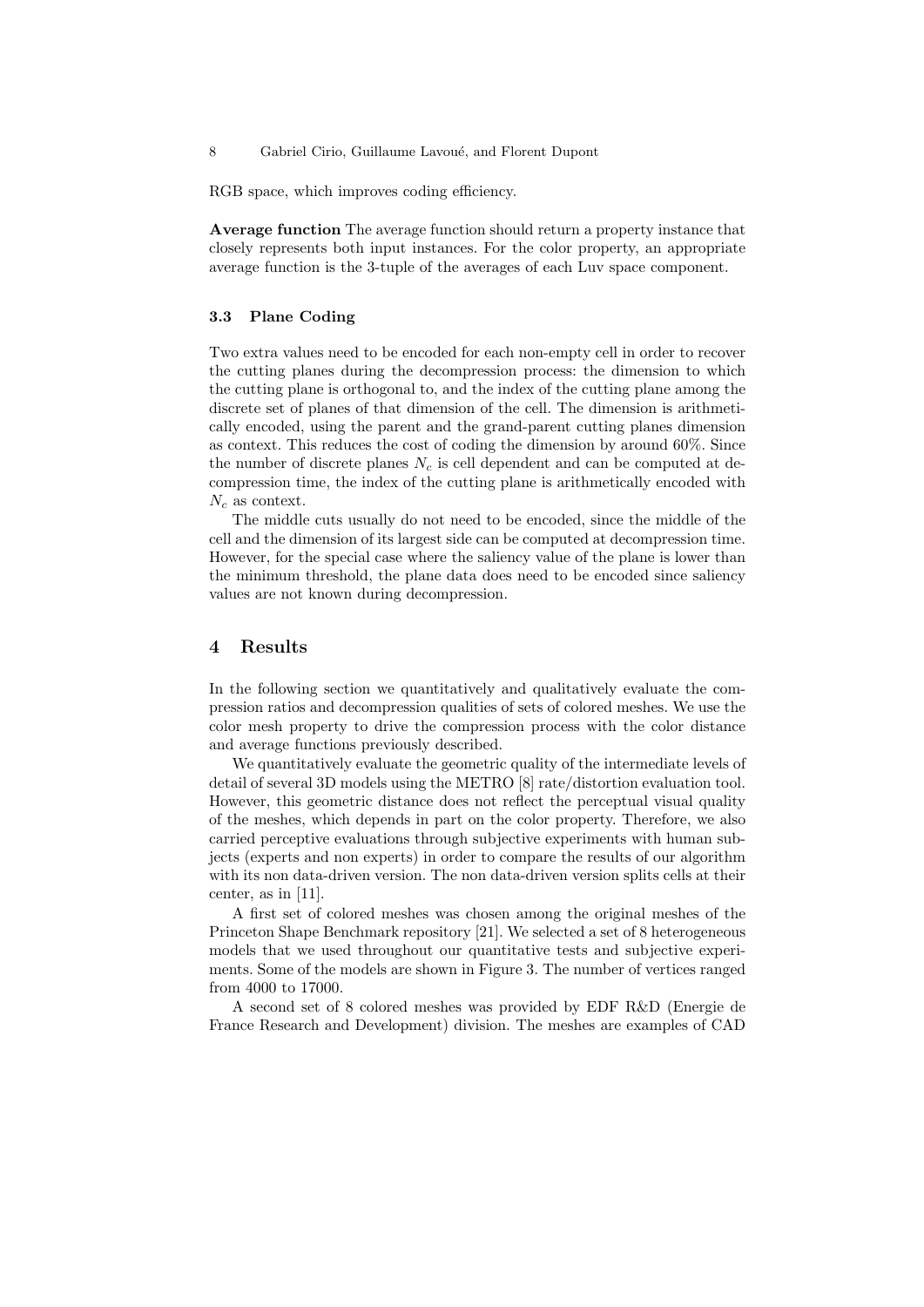

Fig. 3. Some models from the Princeton Shape Benchmark repository data set: birdy  $(a)$ , cleaver  $(b)$ , gangster  $(c)$ , dice  $(d)$ , dog  $(e)$ , montgolf  $(f)$ 

machinery parts and scientific computation outputs of thermal flows. Unfortunately, this data set is confidential, with the exception of the radiator sample shown in Figure 4. The number of vertices of the meshes of this data set ranges from 26000 to 322000. This dataset was used during a perceptive evaluation performed by EDF R&D experts.



Fig. 4. The radiator, from the EDF R&D data set

## 4.1 Rate/Distortion

In order to evaluate the geometry quality of the intermediate meshes, we computed distortion values at several bitrates. The geometry distortion value for a particular bitrate is given by the Hausdorff distance between the original (lossless) mesh and the intermediate mesh at that particular bitrate. We used the METRO [8] tool for the computations. Results are given in Figure 5, which show the rate-distortion (R-D) curves of the data-driven and the non data-driven compression of 3 different models of the first set of meshes.

At low bitrates, the data-driven method performs worse than the non datadriven version, in terms of geometric distortion. This behaviour was expected, since the algorithm is optimized for higher associated properties quality, while the METRO tool judges geometry quality. At higher bitrates, we can notice that both versions of the meshes are roughly equivalent in geometry. It is interesting to point out that the distortion difference remains small for the tested dataset, meaning that the gain on the associated properties side is achieved at a small cost. Since a purely geometric distance is not well suited to evaluate the visual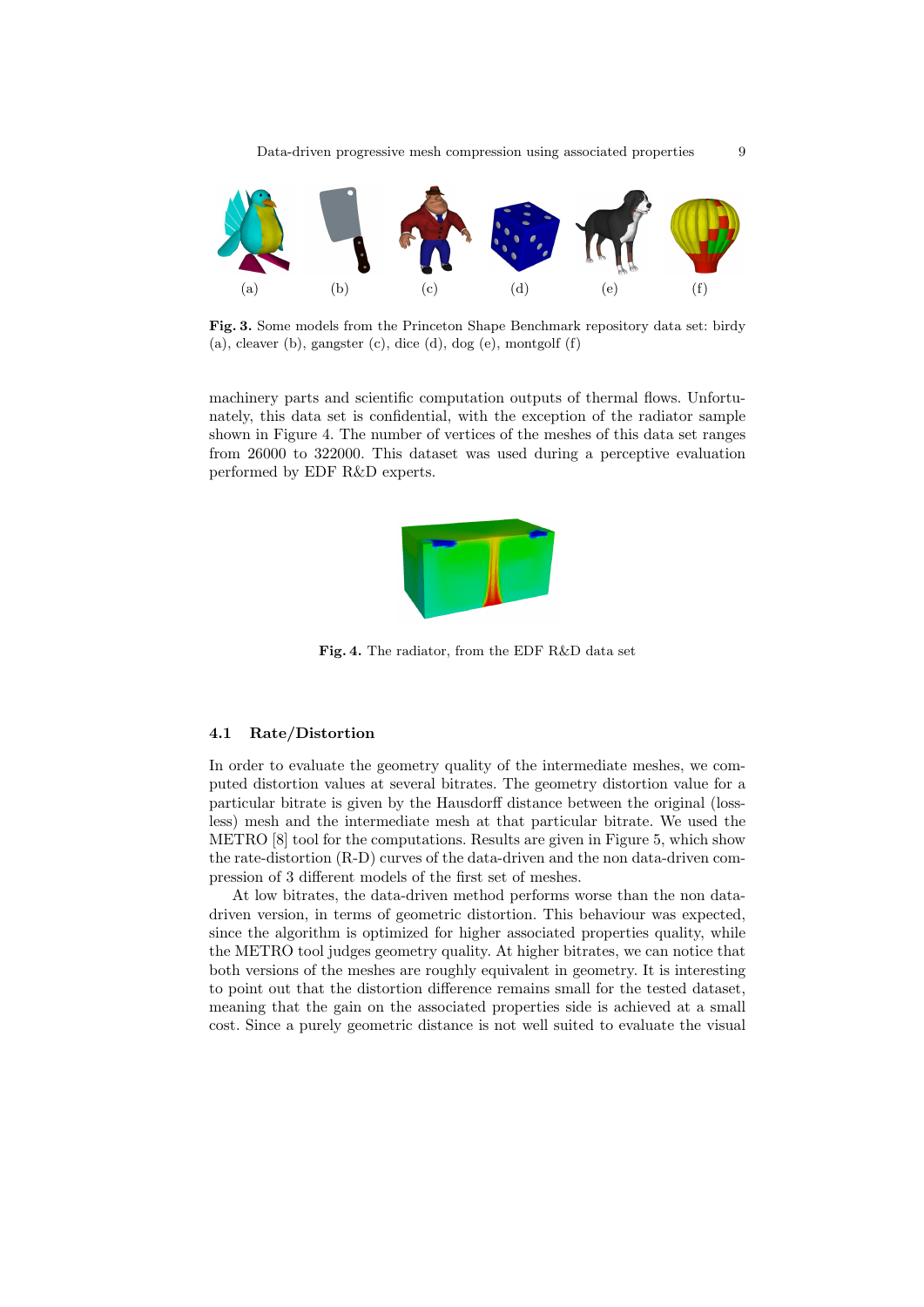10 Gabriel Cirio, Guillaume Lavoué, and Florent Dupont



Fig. 5. R-D curves for 3 of the evaluated meshes (birdy, dice and gangster). Abscissa: bitrates (in bits per vertex). Ordinates: Hausdorff distances.

quality of a mesh, particularly for colored meshes where color may carry an important part of the visual information, we proceeded to human perceptive evaluations through subjective experiments.

## 4.2 Perceptive Evaluation

In order to demonstrate that our data-driven method increases the visual quality of the intermediate meshes compared to its non data-driven counterpart, we have conducted two subjective experiments using human observers. These two experiments share the same evaluation protocol. However, the data sets and the expertise of the human observers are different.

Evaluation protocol The evaluation protocol was as follows: we presented to each evaluator 4 intermediate meshes at a time, together with the original lossless model. The intermediate meshes were composed of 2 data-driven intermediate meshes and their corresponding non data-driven version of the same bitrates, in random positions. The evaluator could rotate, scale and translate the models. A transformation applied to one of the meshes was also automatically applied to all the other meshes on the screen, in order to keep a consistent point of view. The evaluator was asked to provide a score for each object, reflecting the degree of perceived visual similarity with the original, from 1 (no similarity) to 6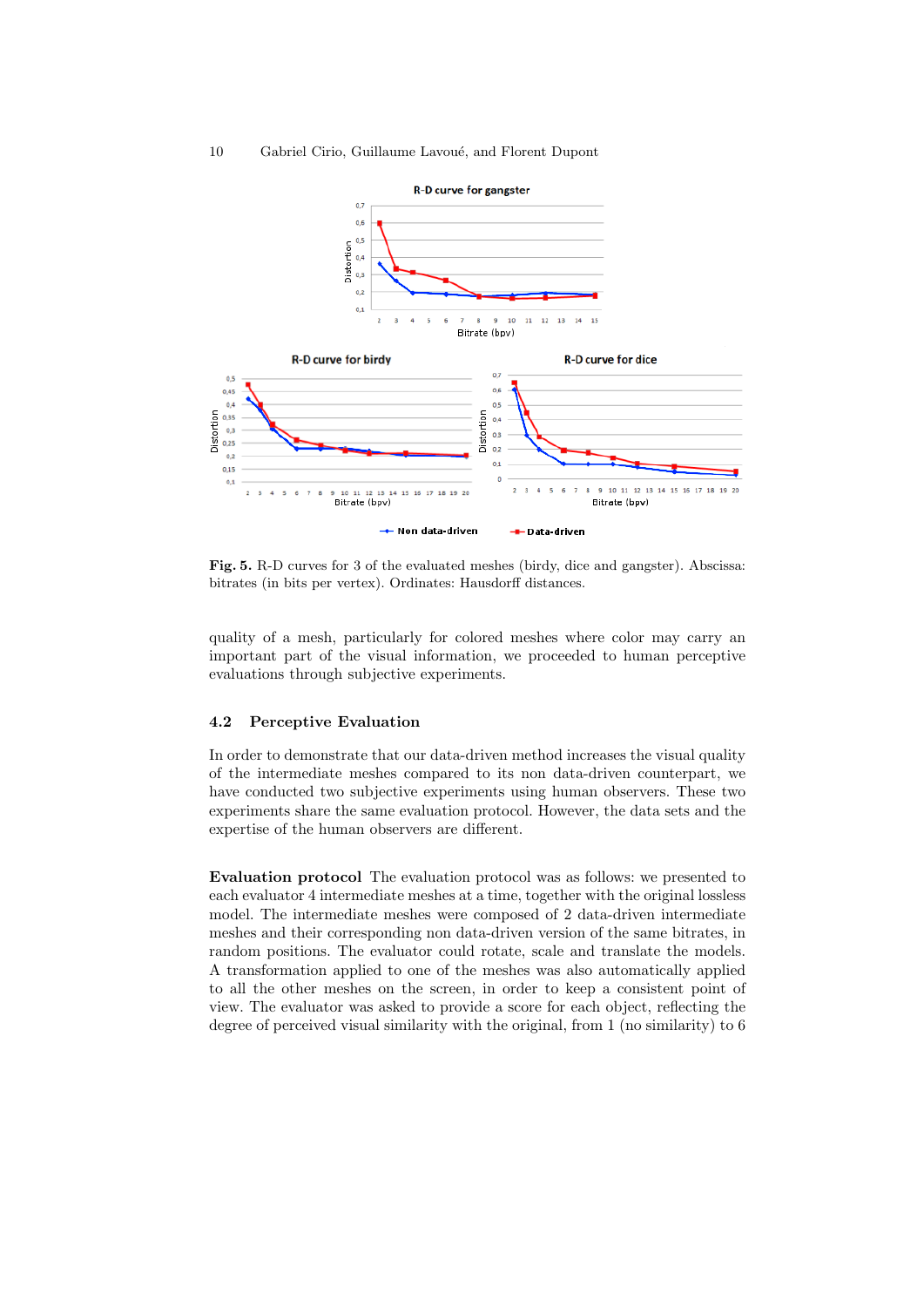(highest similarity). The Mean Opinion Score (MOS) is then computed for each intermediate mesh of each model of each corpus:

$$
MOS_i = \frac{1}{n} \sum_{j=1}^{n} m_{ij}
$$

where  $MOS_i$  is the mean opinion score of the  $i^{th}$  object, n is the number of evaluators, and  $m_{ij}$  is the score ( $\in$  [1,6]) given by the  $j^{th}$  evaluator to the  $i^{th}$ object.

For each model of the data sets, we evaluated 4 different bitrates, which required 8 intermediate meshes (4 data-driven, 4 non data-driven). Since only 4 intermediate meshes could be shown on the screen at a time for a confortable visualization, each model was fully evaluated in two independent steps: the low step, with the 2 lower bitrates, and the high step, with the other 2 bitrates. The high step immediately followed the low step.

Since we noticed that, at high resolutions, our algorithm performs roughly equally than the non data-driven version, we believed it was more interesting to compare the two algorithms at low bitrates. The color property was compressed with 9, 6 and 6 bits per color component  $(L, u, and v)$  respectively. Geometry was compressed with 14 bits per coordinate.

First experiment: Princeton Shape Benchmark data set. Eight color models from the Princeton Shape Benchmark repository data set (Figure 3) were evaluated by 12 human subjects, from the research staff of the LIRIS laboratory in Lyon, France, with different degrees of knowledge in the computational geometry and computer graphics field. For this experiment, we chose 4 fixed bitrates: 2, 3, 4 and 6 bits per vertex (bpv). Hence our corpus was composed of 64 objects (8 models  $*$  (4 data driven version + 4 non-data-driven version)). Table 1 details the Mean Opinion Scores (MOS) for the models of the dataset, according to the bitrate and the method (data-driven vs. non data-driven).

The results show a positive evaluation for most of the meshes of the set, where the data-driven algorithm is evaluated from roughly equal (no MOS difference) to considerably better (more than 1 point in MOS difference) than its non datadriven counterpart. Clear examples are the dog and cleaver (fig. 6) models, where different color regions can be distinguished from an early stage in the data-driven version, hence the overall visual quality is clearly improved even if the geometric distorsion is higher than for the non-data-driven version. However, for some models (for instance montgolf) the geometric distortion breaks the overall shape of the model, and therefore the data-driven version has lower MOS than its non data-driven couterpart, regardless of the color visual quality of the data-driven model.

For many of the models, the MOS at a particular bitrate with the data-driven algorithm was equal or higher than the MOS of the next (higher) bitrate with the non data-driven algorithm, like with bitrates 4 and 6 of the dog model, for instance. In such cases, both the compression ratio and the visual quality are improved by our method.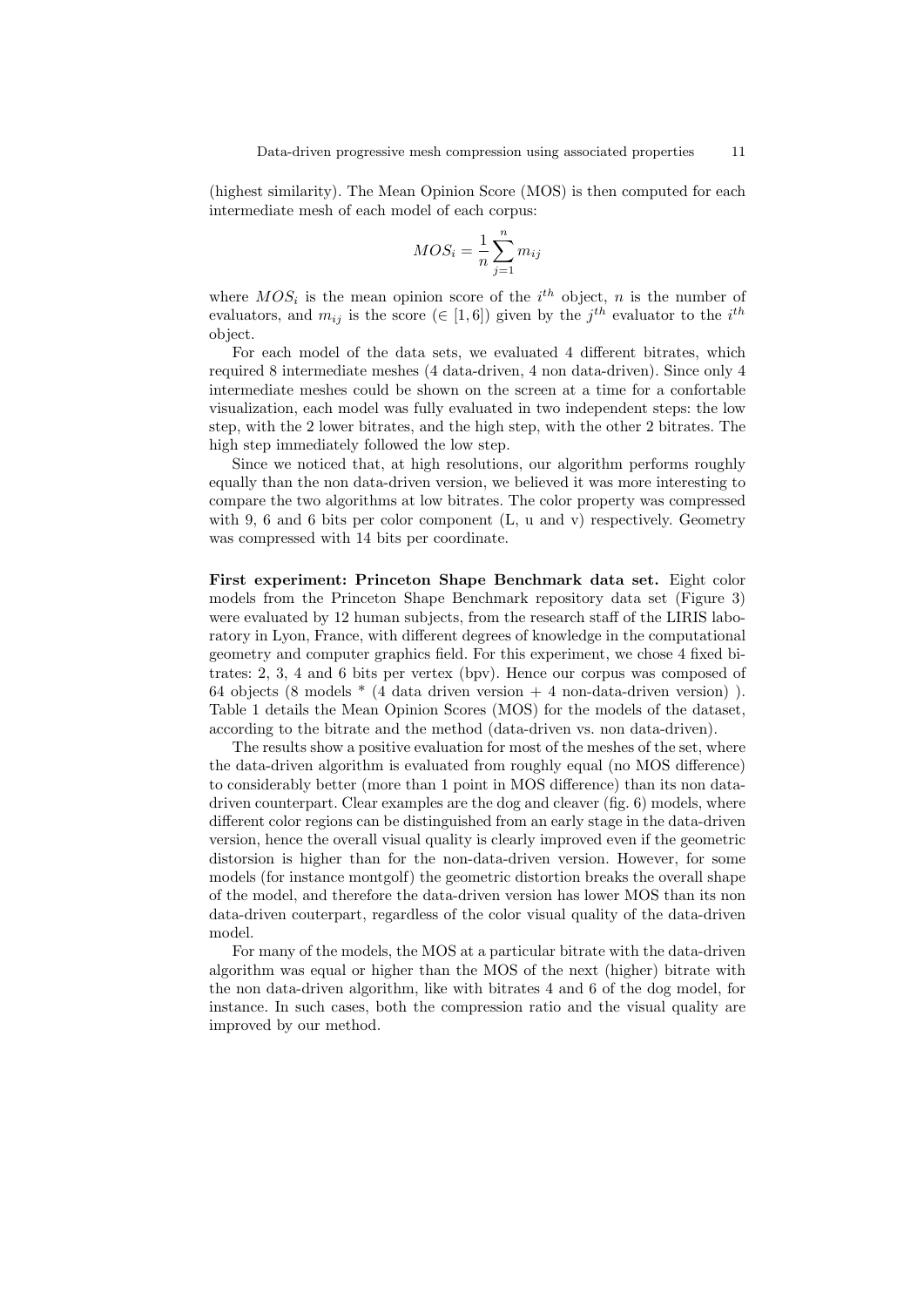|                     | Non data-driven |      |      |     | Data-driven         |      |     |                |
|---------------------|-----------------|------|------|-----|---------------------|------|-----|----------------|
|                     | 2               | 3    | 4    | 6   | $\overline{2}$      | 3    | 4   | 6              |
| $\log$              | 2.8             | 4.1  | 4    | 4.4 | 3                   | 4.2  | 4.6 | 5.2            |
| cleaver             | 4.1             | 4.5  | 4.1  | 4.3 | 4.5                 | 4.6  | 4.6 | 5              |
| montgolf            | 3.5             | 4    | 3.6  | 4   | 2.3                 | 3    | 2.8 | 3.7            |
| tuna                | 3.7             | 4.1  | 4.4  | 5.1 | 4.3                 | 4.9  | 5   | 5.2            |
| dice                | 2.3             | 2.7  | 3    | 3.5 | 2.9                 | 3.3  | 3.4 | 3.8            |
| gangster            | 3               | 3.5  | 3.4  | 3.9 | 3.3                 | 3.4  | 3.7 | 4.1            |
| chair               | 3.3             | 3.6  | 4    | 4.2 | 3.1                 | 3.5  | 3.8 | 4              |
| birdy               | 3.5             | 3.6  | 4.3  | 4.5 | 4                   | 4.2  | 4.9 | $\overline{5}$ |
| Average $\parallel$ | 3.28            | 3.76 | 3.85 |     | $4.24 \, \ \, 3.43$ | 3.89 | 4.1 | 4.5            |

12 Gabriel Cirio, Guillaume Lavoué, and Florent Dupont

Table 1. Mean Opinion Scores for the models of the Princeton Shape Benchmark data set, at all tested bitrates, for the data-driven and the non data-driven algorithms



Fig. 6. The non data-driven (left) and the data-driven (right) intermediate meshes for the dog model at 3 bpv (a) and cleaver model at 2 bpv (b)

It is interesting to see that, even if our data-driving algorithm exhibits a rate-distorsion compromise slightly worse than the non data-driven one, on the contrary the rate-quality compromise is greatly improved.

Second experiment: EDF data set. Five color models from EDF R&D Clamart were evaluated by 7 EDF physicists and 3D experts. There were considerable differences in the number of polygons among the models of this dataset. Therefore, instead of using fixed bitrates for all the models, we chose bitrates corresponding to 5, 10, 15 and 20% of the file size of the non data-driven lossless compressed model. Resolutions under 5% were usually too coarse for any visual evaluation, and resolutions higher than 20% were less interesting due to the close ressemblance between the results of both algorithms. For this experiment, we included the normal data in the compression process, but only as encoded data, not as a driving property. This produced intermediate meshes of a higher rendering quality, for both algorithms.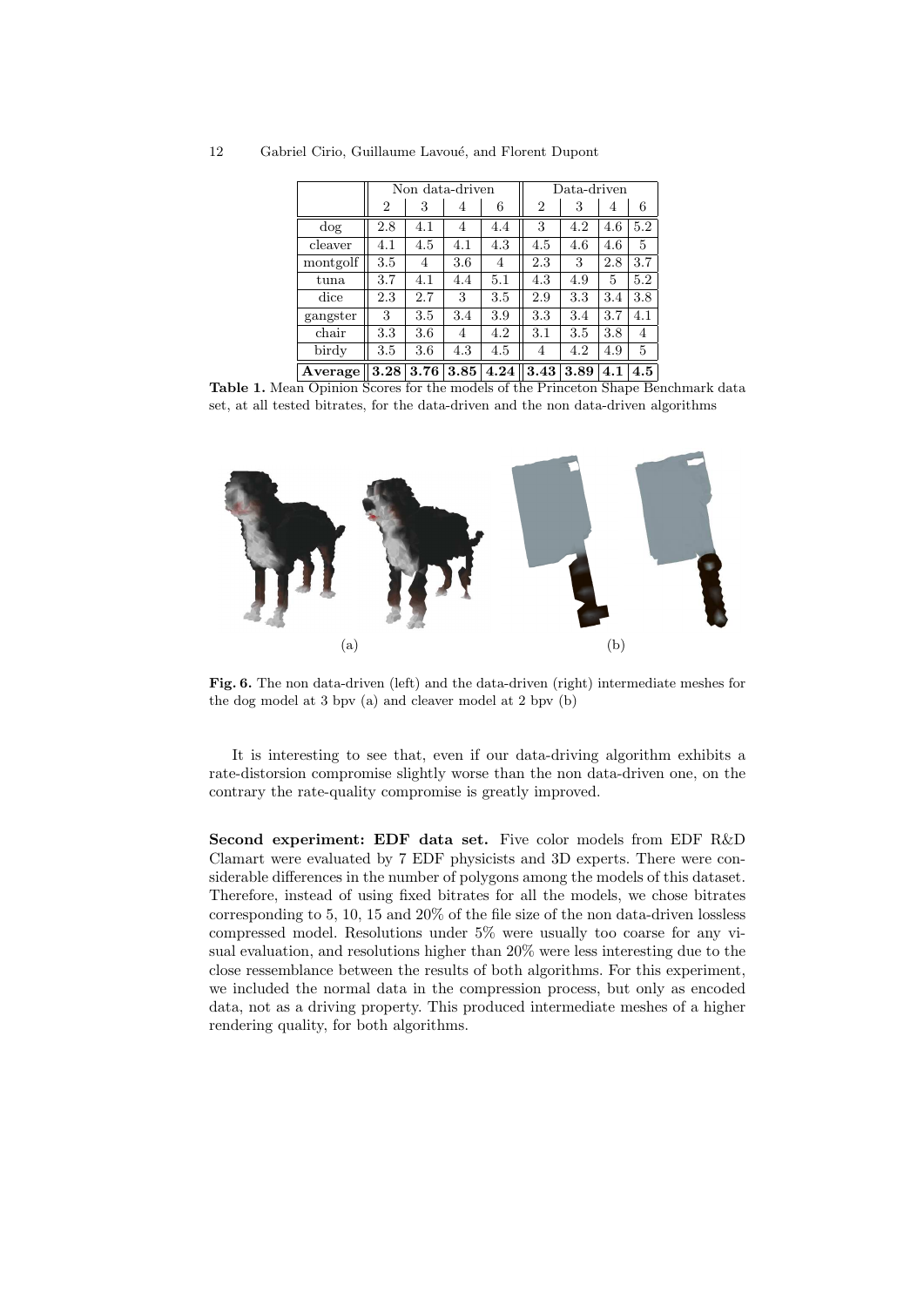The data-driven algorithm produced higher quality intermediate meshes for 3 of the 5 models (higher MOS), as shown in Table 2. The models where the datadriven algorithm was rated lowerer than its non data-driven counterpart were the radiator and a second model where color regions were hard to distinguish even in its lossless version. For the case of the radiator, the compressed version presented an important visual distortion, due to its rough parallelepipedal shape, with any break in the continuity of the contours being easily noticeable, decreasing distortion tolerance. Figure 7 compares the result of the algorithms for a bitrate where the data-driven algorithm was given a higher grade.

|          | Non data-driven |        |        |        | Data-driven                       |         |                              |     |
|----------|-----------------|--------|--------|--------|-----------------------------------|---------|------------------------------|-----|
|          | $5\%$           | $10\%$ | $15\%$ | $20\%$ | $5\%$                             |         | $10\%$ 15\%                  | 20% |
|          | 2.8             | 3.4    | 3.9    | 4.3    | 2.3                               | $3.2\,$ | 3.8                          | 4.3 |
| radiator | 2.2             | 3.7    | 2.2    | 4      | $1.3\,$                           | 2.5     | 2.5                          | 3.5 |
| 3        | 2.8             | 3.1    | 3      | 3.4    | 3.3                               | 3.7     | 3.8                          |     |
| 4        | 2.6             | 2.7    | 3      | 3.3    | 2.3                               | 2.5     | 3                            | 3.6 |
| 5        | 3.1             | 3.4    | 3.5    | 4.2    | 3.4                               | 3.6     | 3.6                          | 4.2 |
| Average  |                 |        |        |        | $\ 2.7\ 3.26\ 3.12\ 3.84\ 2.52\ $ | 3.1     | $\mid$ $3.34\mid$ $3.92\mid$ |     |

Table 2. Mean Opinion Scores for the models of the EDF data set, at all tested bitrates, for the data-driven and the non data-driven algorithm



Fig. 7. The non data-driven (left) and the data-driven (right) intermediate meshes for the radiator model at 6 bpv (15%)

An interesting remark can be made based on the results of the evaluation. Two of the evaluators systematically gave a lower grade to the data-driven algorithm, for every model at every evaluated bitrate. Even in situations where all of the other evaluators gave a significant advantage to the data-driven algorithm, these 2 evaluators graded it lower. We could therefore think that some individuals are or become more sensitive to geometry distortion than others.

These two subjective experiments have shown that driving the compression with attributes like color can improve the rate-quality compromise, whereas producing a slighty higher geometric distorsion. Of course this improvement depends on the geometric structure of the object and on the importance of the attributes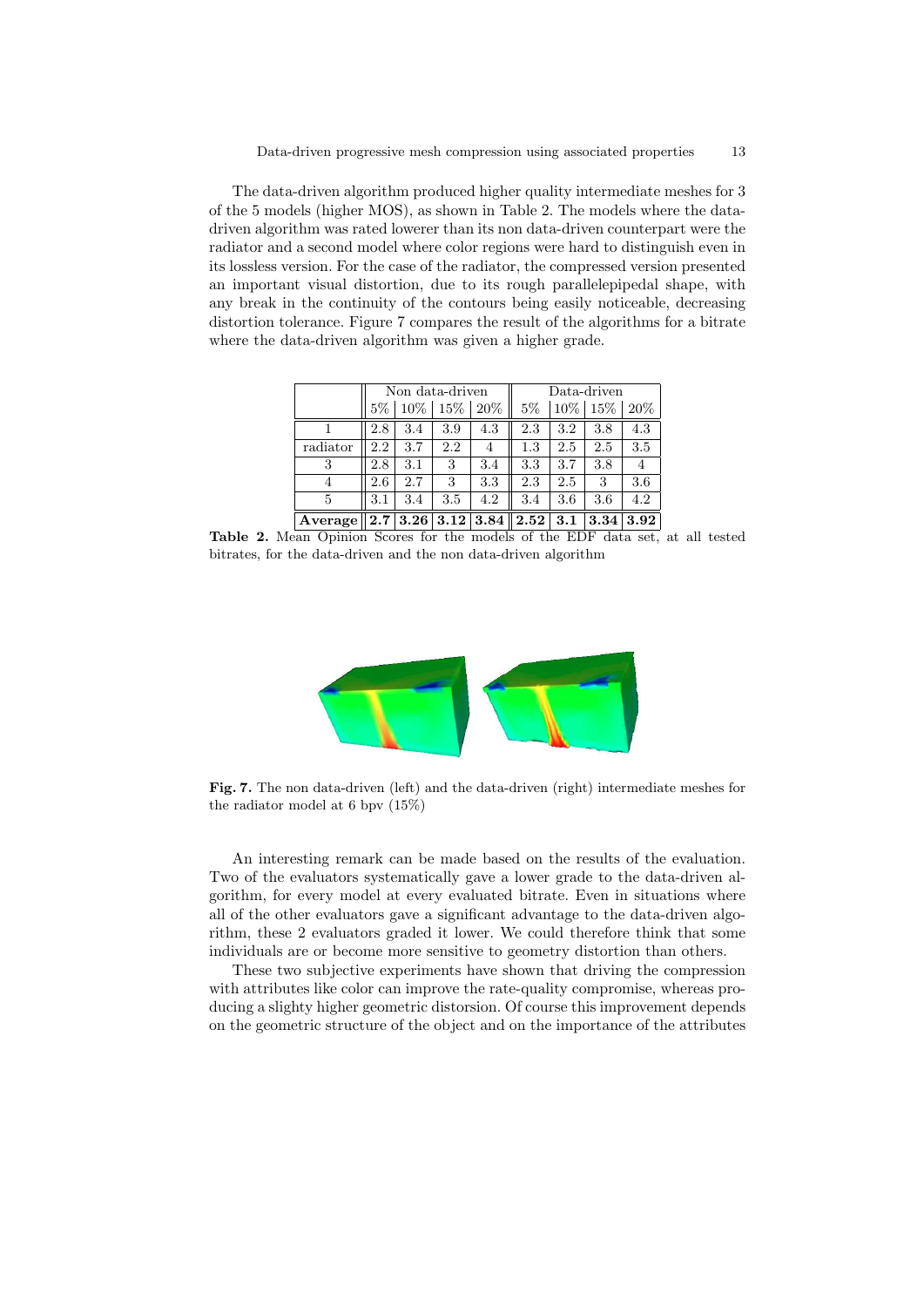in its visual appearance: we have noticed that it is more interesting to use our compression technique on objects where the important data is color, instead of meshes where the geometry-color tradeoff can dramatically deteriorate the overall visual quality.

## 4.3 Other properties

Due to the generic nature of the framework, other vertex-bound properties can be used to drive the compression process. However, one can use properties that are not necessarily explicitely defined, but rather computed from the mesh data. These intrinsic properties, such as curvature values, can then provide relevant information on the mesh structure for the compression process. Typically, these properties can be used to drive the algorithm, but are not encoded as an associated property.

To demonstrate this genericity, we have conducted a short experiment of data-driving with curvature values. The curvature tensors are computed for each vertex using Cohen-Steiner and Morvan [10] algorithm with a geodesic neighborhood [1]. The principal curvature value Kmax is then extracted, and used as a property value for each vertex. The information provided by curvature tensors can be used to separate regions whose borders show a highly different shape, increasing the geometric visual quality of the mesh during decompression.

Figure 8 shows an example of data-driving with curvature values. The distance value d for the curvature property, where  $C_1$  and  $C_2$  are two curvature values, is defined as

$$
d(C_1, C_2) = |C_1 - C_2|
$$

At 2 bpv, the data-driven version of the triceratops shows a closer ressemblance to the lossless version than its non data-driven couterpart, mainly on the head region (mouth, horns).



Fig. 8. The lossless version of the triceratops model (a), with its non data-driven (b) and data-driven (c) intermediate meshes at 2 bpv

## 5 Conclusion

We have presented a framework for the data-driven progressive compression of meshes. It allows the use of any associated property, and the behavior of the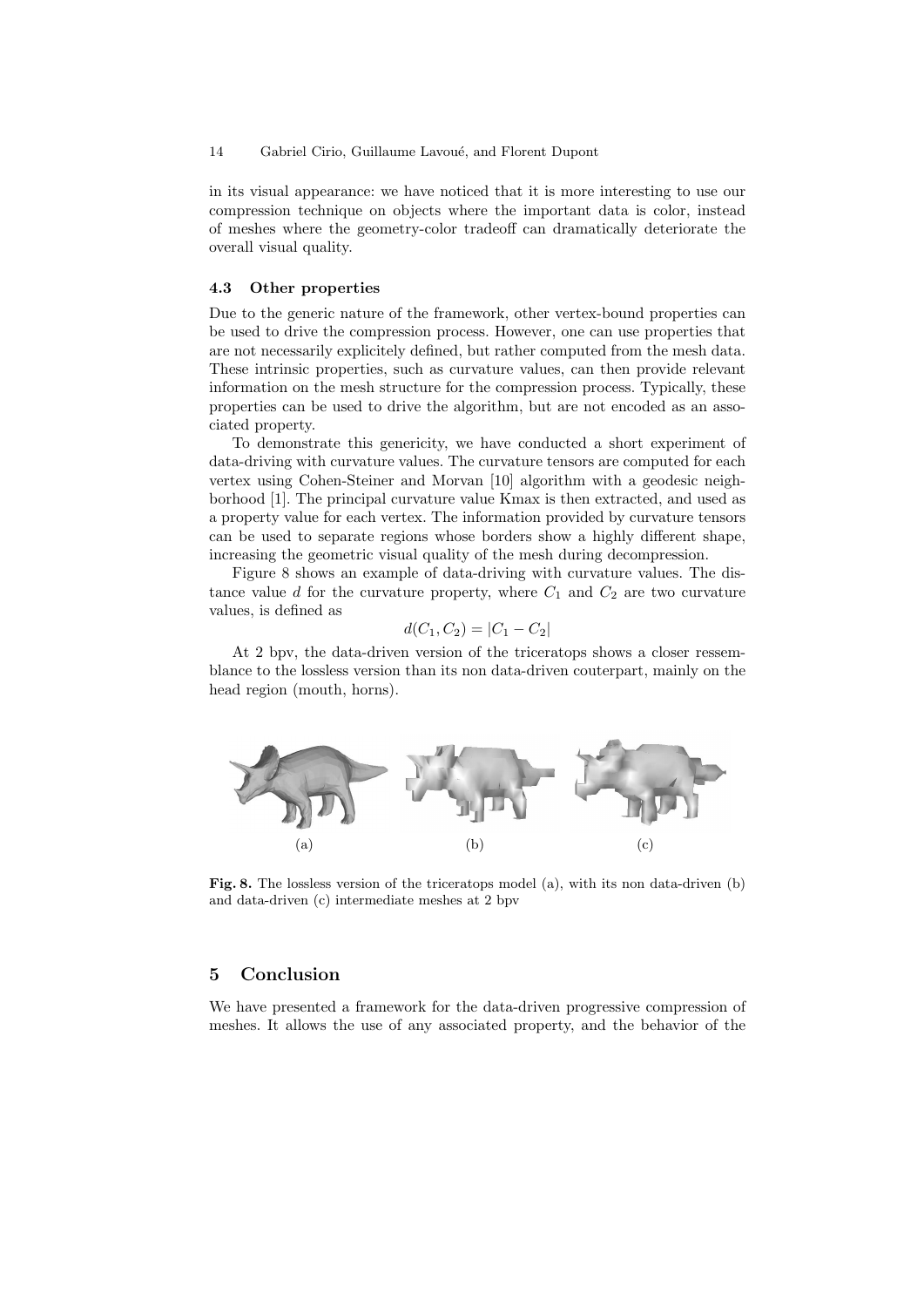compression process can be customized through a single distance function per property. We showed an example of color data-driving and compression of the color property. At equal bitrates, it improves the visual quality of the decompressed meshes compared to the non data-driven version. This algorithm is well suited for the compression of meshes where geometry and topology play a secondary role compared to associated properties, such as with scientific visualization models.

This work sets the bases for further research around the concept of datadriven compression. The performance of the algorithm relies in part on efficient distance functions. Other properties will be considered for testing, such as normals, as well as more complex and efficient distance functions based on intrinsic properties such as connectivity data, in order to improve the geometric shape of the intermediate meshes. Moreover, a BSP-tree could be used to allow more flexible cuts. However, special attention would have to be given to plane coding and overall processing time.

Acknowledgments. This work has been supported by French National Research Agency (ANR) through SCOS project (ANR-06-TLOG-029) and COSI-NUS program (project COLLAVIZ ANR-08-COSI-003). The authors would like to thank R. Marc and C. Mouton from EDF for their help regarding the perceptive evaluation.

## References

- 1. Alliez, P., Cohen-Steiner, D., Devillers, O., Lvy, B., Desbrun, M.: Anisotropic polygonal remeshing. ACM Transactions on Graphics 22(3), 485–493 (2003)
- 2. Alliez, P., Desbrun, M.: Valence-Driven connectivity encoding for 3D meshes. Computer Graphics Forum 20, 480–489 (2001)
- 3. Alliez, P., Gotsman, C.: Recent advances in compression of 3D meshes. In: Proceedings of the Symposium on Multiresolution in Geometric Modeling. pp. 26, 3 (2003)
- 4. Bajaj, C.L., Pascucci, V., Zhuang, G.: Progressive compression and transmission of arbitrary triangular meshes. In: Proceedings of the IEEE Visualization Conference. IEEE Computer Society (1999)
- 5. Bass, A., Been, K.: Progressive compression of normal vectors. In: Proceedings of the International Symposium on 3D Data Processing, Visualization, and Transmission. pp. 1010–1017. IEEE Computer Society (2006)
- 6. Bordignon, A., Lewiner, T., Lopes, H., Tavares, G., Castro, R.: Point set compression through BSP quantization. In: Proceedings of the Brazilian Symposium on Computer Graphics and Image Processing. pp. 229–238 (2006)
- 7. Botsch, M., Wiratanaya, A., Kobbelt, L.: Efficient high quality rendering of point sampled geometry. In: Proceedings of the Eurographics workshop on Rendering. pp. 53–64. Eurographics Association, Pisa, Italy (2002)
- 8. Cignoni, P., Rocchini, C., Scopigno, R.: Metro: measuring error on simplified surfaces. Computer Graphics Forum 17, 167–174 (1998)
- 9. Cohen-Or, D., Levin, D., Remez, O.: Progressive compression of arbitrary triangular meshes. In: Proceedings of the conference on Visualization. pp. 67–72. IEEE Computer Society Press, San Francisco, California, United States (1999)